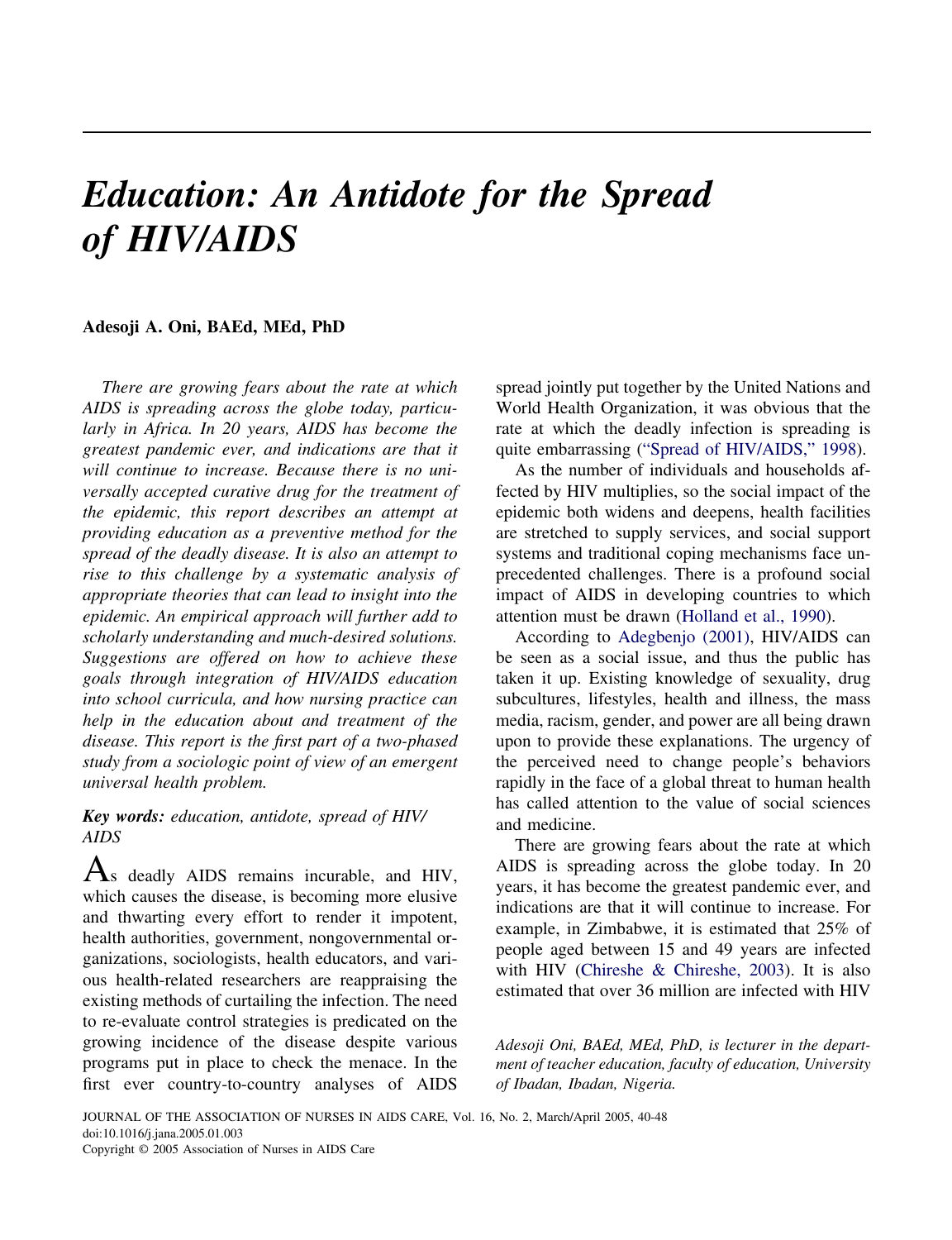and another 1 million died of AIDS worldwide in 2000, the highest annual total since the epidemic started. This is despite the use of antiretroviral drug therapy, particularly in wealthier nations ("Will the Deadly March of AIDS Be Halted?", 2002). To show the seriousness and effects of the epidemic in Africa, a Joint United Nations Programme on AIDS fact sheet confirmed that some 2.2 million people in sub-Saharan Africa died of AIDS in 2001 alone, and approximately 3.5 million Africans became infected with HIV, bringing the total number of adults and children living with HIV/AIDS in the region to 28.5 million. The estimated number of children orphaned by AIDS in the region is 11 million.

It is projected that, between 2010 and 2020, 55 million Africans will die earlier than they would have because of AIDS. According to this report, the epidemic's toll continues to mount, even in countries already experiencing very high HIV prevalence rates. The number of AIDS-related deaths among young adults in South Africa, for example, is expected to peak between 2010 and 2015, when it is estimated that there will be more than 17 times as many deaths among persons aged 15 to 34 as there would have been without AIDS. In a country-to-country analyses of the heavy toll of this epidemic, seven countries, all in southern Africa, now have prevalence rates higher than 20%: Botswana (38.8%), Lesotho (31%), Namibia (22.5%), South Africa (20.1%), Swaziland (33.4%), Zambia (21.5%), and Zimbabwe (33.7%).

In Nigeria, the current conservative figure puts the number of people with HIV/AIDS at 2.5 million, with 1,435 new cases of the disease being reported every day. Going by the projection, no fewer than 184,000 children will be orphaned in the country during the same period by AIDS, bringing the total figure to 611,000 [\(Adegbenjo, 2001\)](#page-7-0). In Nigeria's state of Oyo, a newspaper reported that the spread of HIV/ AIDS has reached an alarming rate: the number of victims reported in hospitals had increased to 66,000 (*[Guardian,](#page-8-0)* 2001). The danger is that adolescents lack knowledge about high-risk behaviors associated with HIV/AIDS that could help prevent the spread of the disease [\(O'Neil, 2000\)](#page-8-0).

With the foregoing, we see that the AIDS epidemic is having a devastating impact on productivity and that most of the victims are students or people in the prime of their lives in terms of productive capacity. The African continent is particularly at a disadvantage in combating the disease because of the high cost of medical care. For instance, developed nations are relatively successful in managing the infection through newly developed, although still very expensive, drugs. However, the remedy is prohibitively expensive in other countries.

African leaders themselves acknowledge the increasing gravity of the pandemic. At the AIDS submit in Abuja, Nigeria in 2001 and the 1998 World Health Organization regional committee for Africa in Harare, Zimbabwe, African leaders were unanimous in their support for a coordinated campaign against HIV/AIDS, which has infected an estimated 20.8 million adults and children in the region. Every country on the continent has, to a lesser or larger degree, reported cases of the menace which every day infects about 7,500 Africans out of the global total of 16,000 [\("AIDS Spread in Africa," 2001\)](#page-8-0). According to a Daily Times newspaper report [\("Spread of HIV/](#page-8-0) [AIDS," 1998\)](#page-8-0), it is estimated that by the end of 1997, close to 9 million children in the region born with HIV infection developed AIDS. Of that figure, no fewer than 7 million children and adults have died. Unfortunately, most vulnerable are active and productive people aged between 15 and 40 years.

In Africa, treatment of HIV/AIDS has been very difficult. It is very expensive to prolong the life of an HIV/AIDS patient. Projection of deaths and orphans that would be left has been made. UNICEF cited that by the end of year 2000, 10.4 million African children under age 15 would have lost their mothers or both parents to HIV/AIDS [\(UNICEF, 2000\)](#page-8-0). This would be 90% of the global total of HIV/AIDS orphans (UNICEF). According to the report AIDS is wiping out much of the generation. Families are being destroyed and skilled workers cut down. The disease, according to [Adegbenjo \(2001\),](#page-7-0) was said to have begun in Africa and spread, in part because of social instability, via migrant workers, refugees, and women who had few means to support themselves other than prostitution.

The situation is indeed grim, and the factors contributing to the problem include wide practice of unprotected sex, high fertility, increasing incidence of sexually transmitted diseases, and poor access to care and education. Because the situation keeps worsening, concerned authorities including govern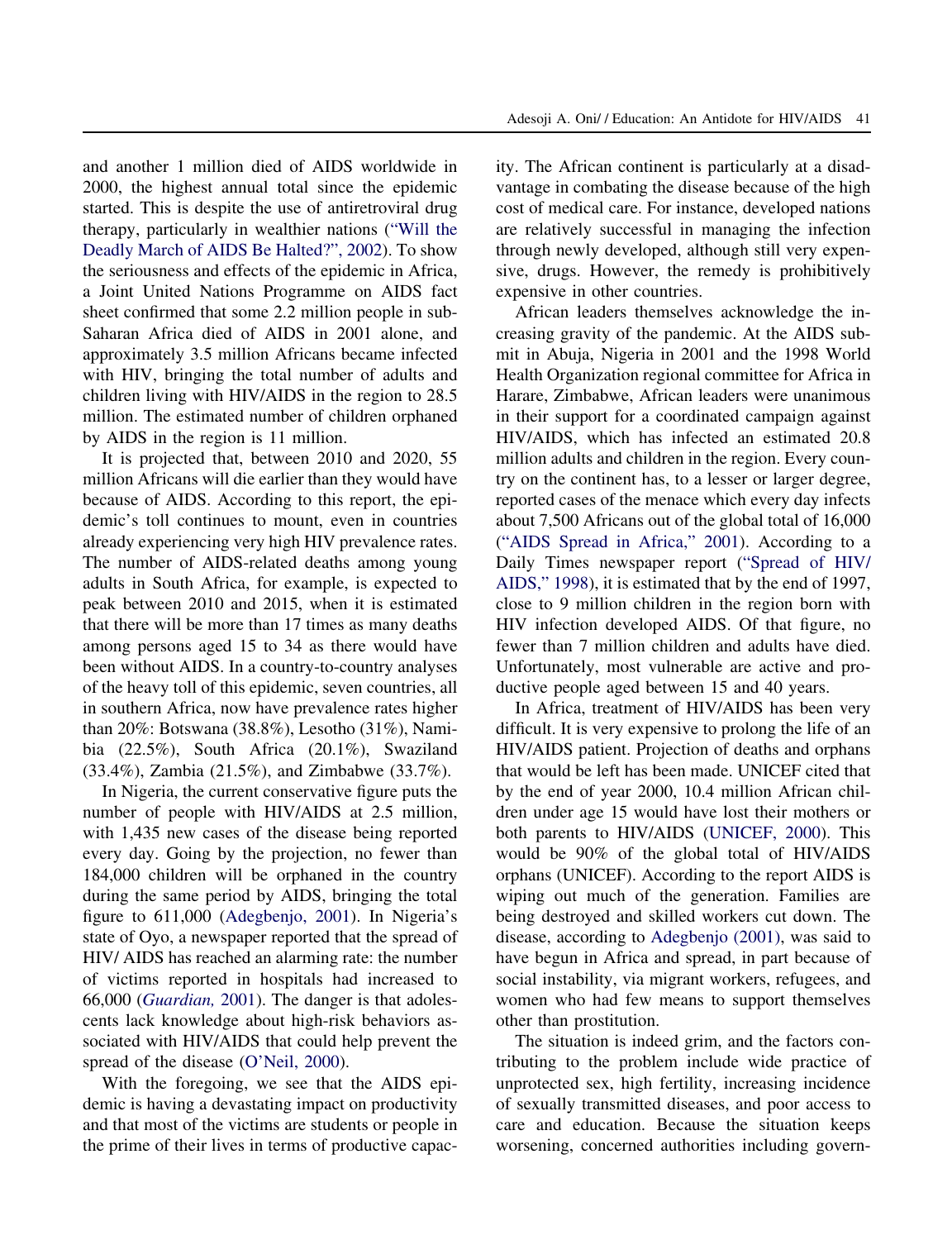ment and nongovernmental organizations are modifying the prevention style, focusing more on education, and creating awareness, particularly among the vulnerable groups in the society. And there is a general assumption that the more one advances academically, the more aware one tends to be about his or her physical and immediate environment; politically, socially, economically, educationally and religiously.

This report, therefore, seeks to examine and discuss how education can be an antidote for the spread of HIV/AIDS, to examine some theoretical analyses on origin of HIV/AIDS, and to discuss factors involved in the spread of this epidemic. The report will look as well at HIV/AIDS as a social issue and will examine alongside it the social dimension of HIV/ AIDS. Education is proffered as the only durable antidote for the spread of HIV/AIDS.

#### **Theories of the Origin of HIV/AIDS**

The debate around the origin of HIV/AIDS has sparked considerable interest and controversy since the beginning of the epidemic. However, in trying to identify where AIDS originated, there is a danger that people will use the debate to attribute blame for the disease to particular groups or individuals. Explaining this, [Adegbenjo, \(2001\)](#page-7-0) stresses that the first cases of AIDS occurred in the United States in the early 1980s, but there is little information about the source of the disease. However, there is now clear evidence that the disease is caused by the virus HIV.

Since the discovery of HIV in the early 1980s, two questions have yet to be answered: Where did this virus originate? How did it go from being one of the smallest forms of life on record to the cause of the global AIDS pandemic? Many theories have been proposed, from the preposterous (HIV was manufactured by the Central Intelligence Agency [CIA] or the *Komitet Gosudarstvennoi Bezopasnosti* [KGB] and then introduced for the purpose of population control), to the unlikely (HIV originated from a tainted oral polio vaccine in the 1950s), to the academic (HIV originated by zoonotic transmission from an animal host). Given these explanations, we can see that there are several theoretical approaches to the explanation, interpretation, and analysis of HIV/ AIDS. It is possible to describe many emergent theoretical perspectives in understanding HIV/AIDS. Although theories on HIV/AIDS abound at present, in this report we look at the following.

#### **The Chimpanzee Theory**

HIV is a part of family of viruses called the *lent* viruses. Lent viruses other than HIV have been found in a wide range of human primates. These other lent viruses are known collectively as simian (monkey) immunodeficiency viruses (SIV); a subscript character is used to denote their species of origin [\(Fritzen,](#page-8-0) [2000\)](#page-8-0).

According to [Kanabus and Allen \(2001\),](#page-8-0) it is now generally accepted that HIV is a descendent of SIV. Certain SIVs bear a very close resemblance to the two types of HIV: HIV-1 and HIV-2. HIV-2, for example, is said to correspond to an SIV found in the sooty mangabey monkey  $(SIV_{sm})$ , sometimes known as the green monkey, which is indigenous to western Africa. In 1999, HIV was identified as SIV that was known to infect chimpanzees. Further, in February 1999, a group of researchers from the University of Alabama studied frozen tissue in which  $\text{SIV}_{\text{CD}}$  was almost identical to HIV-1. The tissue was from a chimpanzee known as pantrolodites, which was common only in west central Africa [\(Kanabus & Allen,](#page-8-0) [2001;](#page-8-0) [Adegbenjo, 2001\)](#page-7-0).

Supporting this idea and establishing the validity of this study, a similar study by Ho and colleagues of the Aaron Diamond AIDS Research Center analyzed the blood of a Cameroonian woman who died of AIDS in 1995 [\(CNN, 1998\)](#page-8-0). Her strain of the virus was unique and fell halfway between HIV and SIV genetically. It was identical to an odd strain taken from a chimpanzee. The finding "strongly supports the hypothesis that HIV came from a simian virus" [\(CNN, 1998\)](#page-8-0).

The results of the different researchers point to the possibility that chimpanzees were the source of HIV-1 and the virus at some point crossed from chimpanzees to human. Although it is believed that chimpanzees have transmitted the virus to man, it is still assumed that humans may have been infected from a third, as yet unidentified, primate species. [\(CNN, 1998;](#page-8-0) [Fritzen, 2000\)](#page-8-0). In either case, at least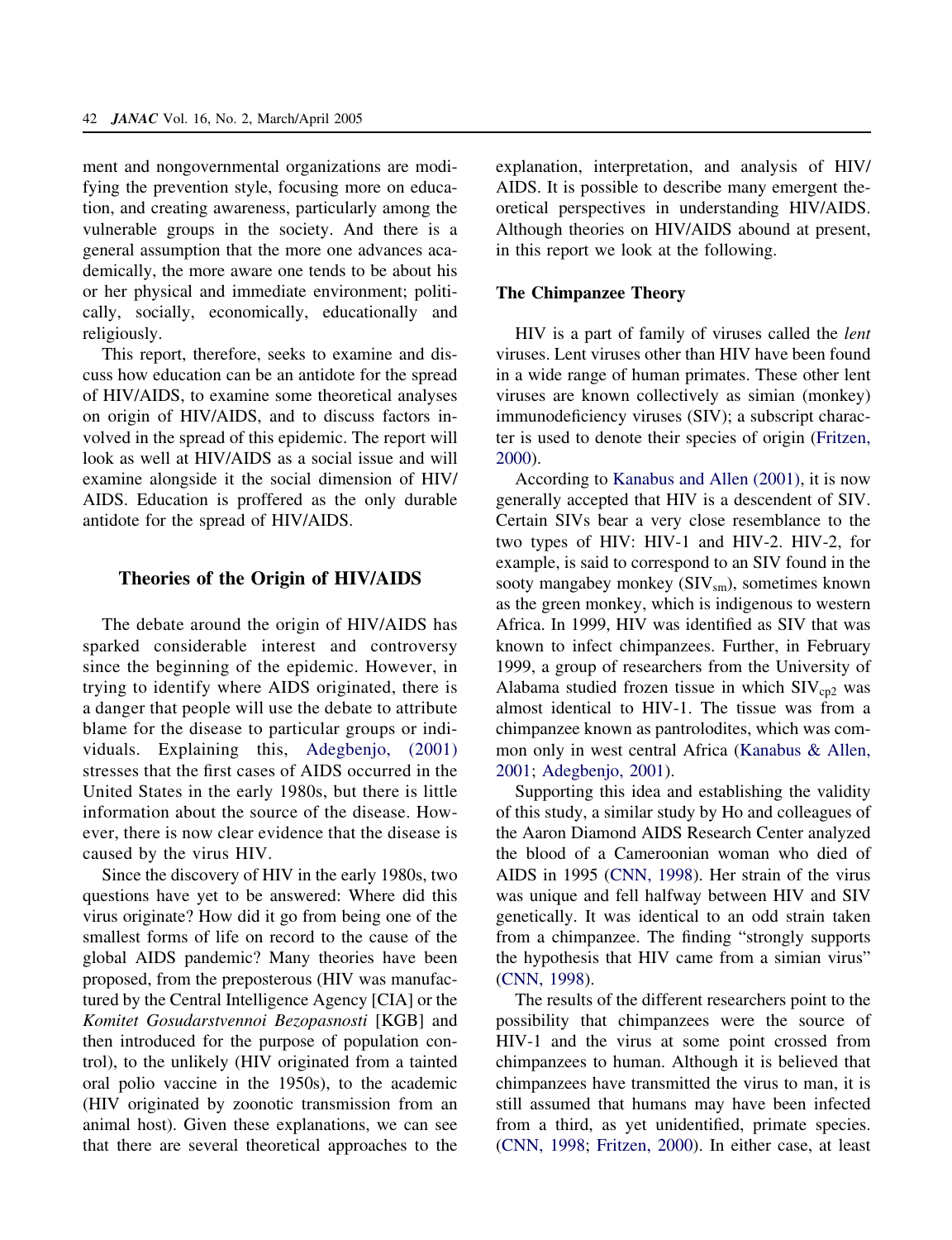two separate transfers into human population would have been required. The researchers suggested that HIV could have crossed over from chimpanzees as a result of a human killing a chimp and eating the meat.

## **Polio Vaccine Theory**

Dennis Hooper postulates that humans in the early testing of a polio vaccine in Africa in the 1950s inadvertently brought on AIDS [\(O'Neil, 2000\)](#page-8-0). This theory seemed farfetched when it was originally introduced to public attention in a 1992 issue of *Rolling Stone* magazine [\(Fritzen, 2000\)](#page-8-0). It suggests that an oral polio vaccine might have been manufactured from contaminated chimpanzee kidney tissue that was subsequently introduced to the African population [\(Fritzen, 2000\)](#page-8-0).

While Hooper's theory has not been proven to have scientific merit, the time and place of the earliest cases of AIDS and the testing of the vaccine do coincide. From 1957 to 1960, polio vaccine was administered to a million people in what are now Rwanda, Burundi, and Congo. This theory challenges Hahn's pan-troglodyte zoonotic theory of origin. If Hooper's theory is correct, the simian ancestor of HIV grew in the batches of vaccine used in experimental trial. When the oral vaccine was administered to humans, the simian virus would have passed through a sore and entered the human bloodstream, evolving into HIV-1. From there, it would have been transmitted through sexual or blood contact.

#### **The Pathogenitical Transfer Theory**

Another controversial theory contends that HIV was transferred iatrogenically, or via medical experiments. One well-published theory is that polio vaccines played a role in the transfer. This was, however, disapproved [\(Adegbenjo, 2001;](#page-7-0) [Chireshe & Chireshe, 2003;](#page-8-0) [Fritzen,](#page-8-0) [2000\)](#page-8-0). These scholars also identified three of the earliest known instances of HIV infection:

• A plasma sample taken in 1959 from an adult male in what is now the Democratic Republic of Congo.

- HIV found in samples from an African American teenager who died in St. Louis in 1969.
- HIV Found in tissue sample from a Norwegian sailor who died around 1976.

# **The 1930 Theory**

In January 2000, the results of a study presented at the 7th annual Conference on Retroviruses and Opportunistic Infections suggested that the first case of HIV infection occurred around 1930 in West Africa. The study, according to [Adegbenjo \(2001\),](#page-7-0) was carried out by Dr. Bette Korba of Los Alamos National Laboratory in New Mexico. The estimate of 1930 (which does have a 20-year margin of error) is based on a complicated computer model of HIV's evolution. Presently, it is not known when the emergence of HIV in humans took place. However, what is clear is that sometime in the middle of 20th century, HIV infection in humans developed into the epidemic of disease that we now refer to as AIDS.

Some researchers, led by Korba, worked out that this probably happened between 1915 and 1941. The most likely year was 1931. "The possibilities are that it was transmitted from apes to human beings near the turn of the century and remained isolated in a small population until that time, or that the virus jumped to humans in about 1930 and started spreading immediately or some years later" [\(Horowitz,](#page-8-0) [2000\)](#page-8-0). In either case, the conclusions argue against the idea championed by Ed Hooper in his book, *The River,* that polio vaccine grown on cells from chimpanzees was the prime cause of the epidemic [\(Horowitz, 2000\)](#page-8-0). This theory is now being tested by examination of samples of the vaccine to see if they contain HIV [\(Horowitz, 2000\)](#page-8-0).

# **Conspiracy Theory**

The proponent of the conspiracy theory is John S. James [\(O'Neil, 2000\)](#page-8-0). This theory views AIDS as a weapon developed by someone's germ warfare experiments and released accidentally or deliberately. Proponents have done an excellent job of collecting background information on germ warfare and how it may relate to AIDS. There are problems with the germ warfare theory. Almost all the evidence sup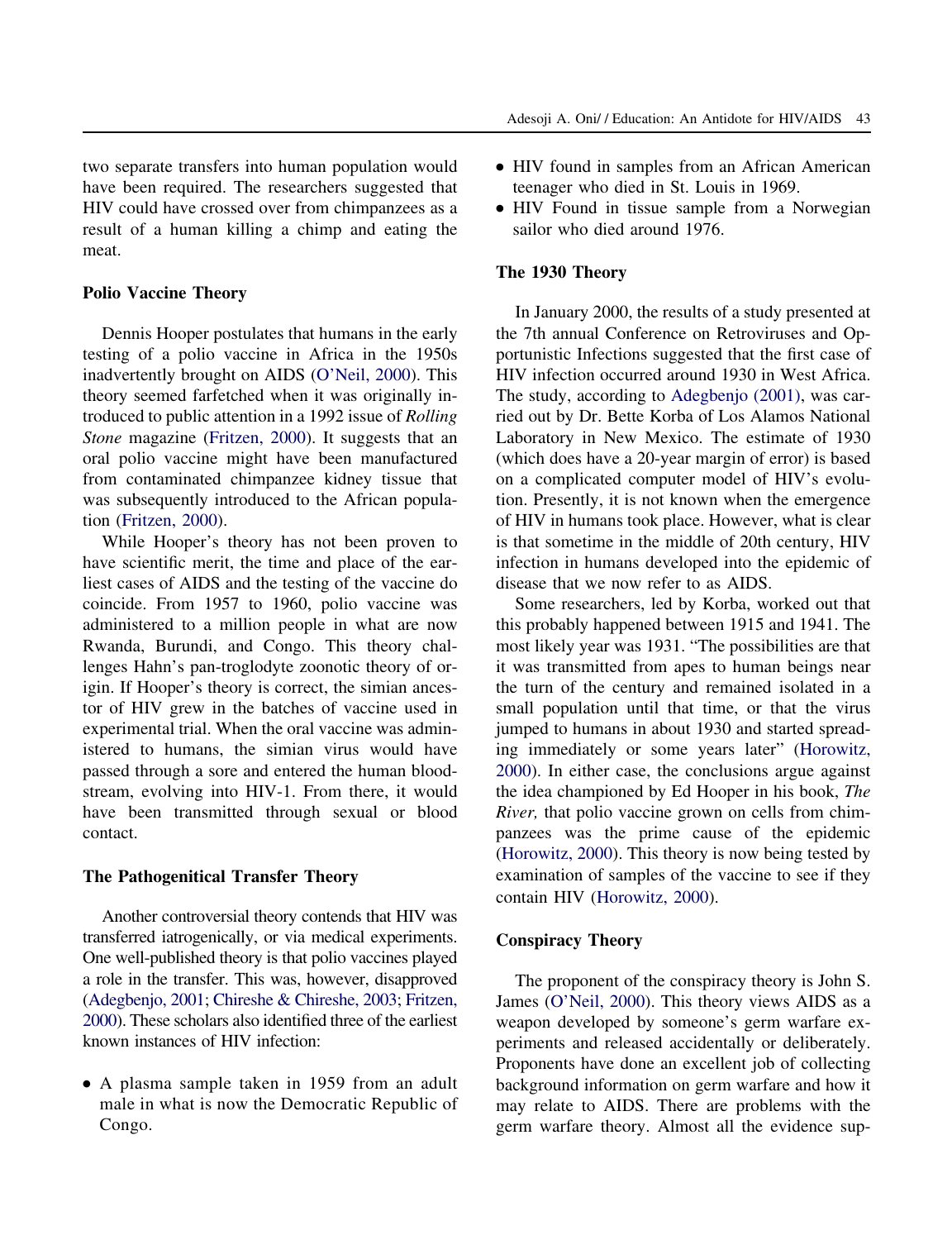porting it concerns only the possibility that germ warfare may have happened, not whether it actually did. The key technical issue is whether anyone knew enough to have created the AIDS virus.

Other theories put forward by researchers about the origin of HIV/AIDS conclude a number of conspiracies. Some people, according to [Kanabus and](#page-8-0) [Allen \(2001\)](#page-8-0) and [Adegbenjo \(2001\),](#page-7-0) have suggested that the CIA manufactured HIV while others believe that HIV was genetically engineered.

# **Factors Involved in the Spread of HIV/AIDS**

A number of factors are involved in the spread of HIV/AIDS; in turn, these exacerbated other problems. The conditions that prevail in some lands in Africa and in other parts of the world where AIDS is gaining ground are often related to the following factors as put forward by [Adegbenjo \(2001\),](#page-7-0) [Chireshe and Chireshe \(2003\),](#page-8-0) [Daini \(2002\),](#page-8-0) and [Omisakin \(1988\).](#page-8-0)

#### **Morality**

Because sexual contact is the primary means of HIV infection, a lack of clear moral standards evidently promotes the spread of the disease. Many feel, though, that it is not practical to advocate sexual abstinence for the unmarried. This analysis appears to be confirmed by the conduct of young people. For example, a survey in one country indicated that about a third of youths between the ages of 12 and 17 had engaged in sexual intercourse.

#### **Sexually Transmitted Disease**

The presence of a sexually transmitted disease increases the risk of HIV-1 infection two- to fivefold. Research results have shown that cases of sexually transmitted disease are more common among adolescents or youth and that there is a high tendency that people who suffer one sexually transmitted disease are likely to be prone to HIV/AIDS.

#### **Poverty**

Many countries in Africa are battling poverty, and this creates a climate favorable to the spread of AIDS. What may be considered basics in developed countries are not available in most developing lands. Large communities have no electricity and no access to clean drinking water. In rural areas, roads are inadequate or nonexistent. Many residents suffer from malnutrition, and medical facilities are minimal. All these are contributory facts to the spread of the disease.

#### **Ignorance**

A large number of those infected with HIV are unaware of it. Many do not want to be tested because of the stigma attached to the disease. "People with, or suspected of having, HIV may be turned away from health care services, denied housing and employment, shunned by their friends and colleagues, turned down for insurance coverage, or refused entry into foreign countries" [\(Allen, 2001;](#page-8-0) [Adegbenjo, 2001,](#page-7-0) p. 55). Some have even been murdered when their HIV status was discovered.

## **Culture**

In numerous African cultures, women are often not in a position to question their partners about extramarital affairs, to refuse sexual contact, or to suggest safer sexual practices. Cultural beliefs often reflect ignorance and denial about AIDS. For example, the illness may be blamed on witchcraft, and help may be sought from witch doctors. Supporting these explanations, [Chireshe and Chireshe \(2003\)](#page-8-0) ascribed HIV/AIDS to social and biomedical causes. Notable among the social causes they discussed were multiple sex partners, unprotected sex, lack of selfcontrol, not valuing one's body, teachers falling in love with schoolgirls, and women going out with "sugar daddies." The biomedical causes that Chireshe and Chireshe cited include accidents, transfusing blood from an infected person, caring for HIV/AIDS without protective equipment like gloves, and mother-to-child transmission.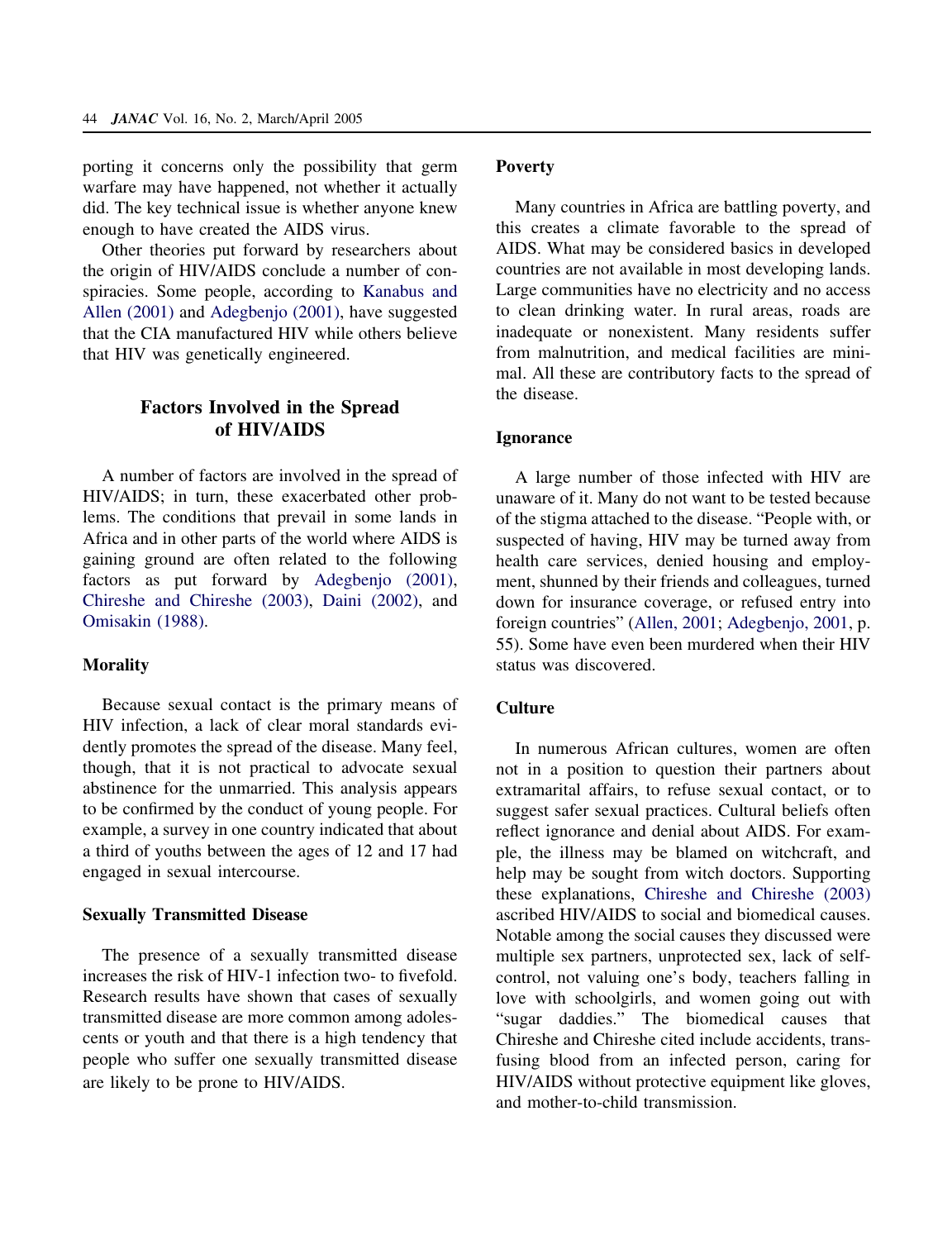Sociological understanding of AIDS requires an appreciation of the difference between HIV, which seemingly can lie dormant in an apparent healthy person for several years, and AIDS or related conditions, which seem eventually to afflict people whose immune systems have been weakened by the virus. Unlike infectious diseases that can spread through air or water, HIV can only be spread by specific forms of bodily contact in which body fluids are exchanged or by contaminated blood being introduced into the body [\(Adegbenjo, 2001\)](#page-7-0).

In another study [\(Chireshe & Chireshe, 2003\)](#page-8-0), 77% of respondents ascribed HIV/AIDS to social issues. The major causes as earlier identified include prostitution, multiple sex partners, and rape. With the foregoing, we see that distinction between HIV and AIDS has been confused in representations of AIDS in the media and in many official pronouncements around the world since AIDS was first recognized [\(Anderson & Levy, 1985\)](#page-7-0). This confusion can be considered socially significant because it has encouraged social responses to the epidemic that have little to do with AIDS as illness and a great deal to do with relationships between social groups and categories. Social responses to HIV, therefore, depend less on scientific certainties than on the social construction of the syndrome.

Given the fact that HIV/AIDS is a disease that affects human beings in a society and that it can be contracted through human interaction (mostly sexual), sociologists have seen it as an issue that needs to be handled sociologically. Suffice it to say that to many sociologists, HIV/AIDS is a social issue and should be handled as such.

#### **Education as an Antidote to HIV/AIDS**

In each society, whether pre- or postindustrial, there is an education system; however, the objectives, methods, and contents of the systems may differ. The education system of each society should mirror the total society; hence, educational institutions might be conceived as a microscopic reflection of the society.

In all societies, education is a means by which society ensures its stability. It is through the educational system that young members of the society are taught the expected behavior of the society. The internalization of expected behaviors ensures harmony among members. Education is therefore viewed as a social control mechanism.

Given the role of education as expatiated above, and considering the fact that there is no curative treatment for the spread of HIV/AIDS and that HIV/AIDS is very common among a vulnerable group (adolescents) across the world today, efforts should therefore be directed toward a serious education of the people, particularly adolescents, about this dreaded disease.

From various definitions of education as given by [Akinpelu \(1981\);](#page-7-0) [Babarinde \(1999\);](#page-8-0) [Bamisaiye](#page-8-0) [\(1990\);](#page-8-0) [Omokhodion and Dosumu \(2000\),](#page-8-0) and [Oni](#page-8-0) [\(2001\),](#page-8-0) it could be argued that for an individual to live in society and interact with his fellow men as expected, he should be prepared by educators in an environment that nurtures him to meet this expectation. Education then plays the role of preparing and nurturing individuals to live in society and thus be able to perform specific functions for society. Education is recognized as an institution of society that can provide adequate information or knowledge on how problems affecting society can be ameliorated.

From the above brief account of the functions of education in society, one is tempted to assert that without education there is no society. This assertion reveals once again that education is a socially significant institution of society.

HIV/AIDS as a social issue could therefore be brought into education with the aim of bringing about a change in behavior within the society. This could be done by exposing to students to what HIV/AIDS is all about and explaining the modes through which one can contract HIV/AIDS and how it can be prevented. There is also the need to explain what to do when one contracts it. Because HIV/AIDS is a killer disease, without trying to curb its spread, the whole human race is in danger. At the moment, there are several gaps in knowledge on interaction programs on HIV/AIDS across the world.

Public and private schools have the responsibility to ensure that young people understand the nature of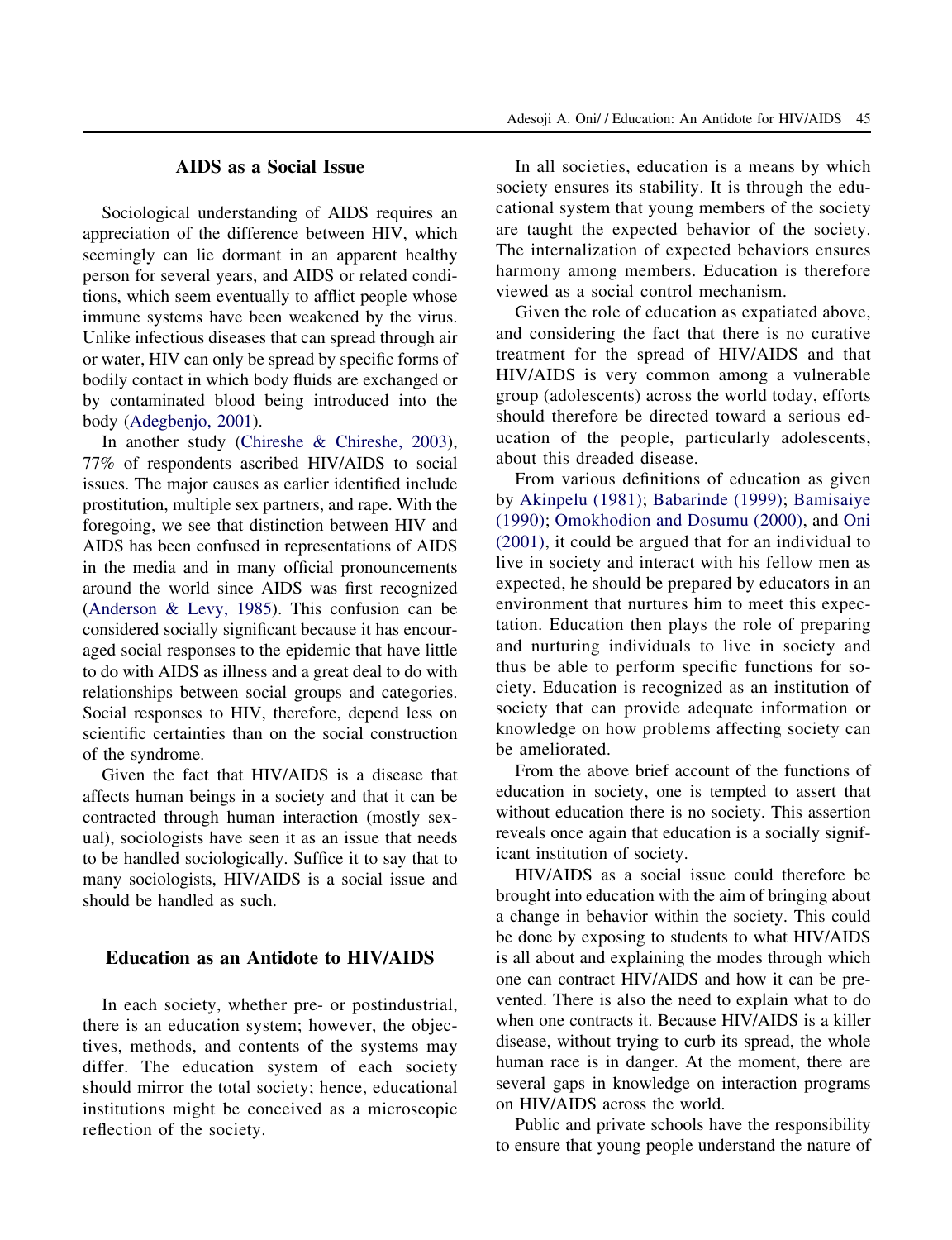the HIV/AIDS epidemic and the specific actions they can take to prevent HIV/AIDS infections, especially during adolescence and young adulthood. Schools should therefore serve as channels for educating adolescents about HIV/AIDS. In doing this, information should be integrated into relevant subjects such that all students would be exposed to HIV/AIDS education consistently for an appreciable period, thus ensuring the desirable impact on risky sexual behavior. However, given the fact that integrating AIDS education into existing curriculum intervention implies change in policy that often takes time to accomplish, other short-term solutions must be explored. Teachers should be trained to expose HIV/AIDS knowledge to students, and some of the students should be trained as peer educators. This will help students to learn better if they open up to their peers, if not to the teachers.

Much has been said about sex as a major cause of HIV/AIDS. Other modes of spread such as using infected needles for injection, taking of unscreened blood, and use of infected clippers at the barber's should be stressed. Students should be made aware of all modes of spread so that they can resolve to at least prevent themselves from getting infected with HIV/ AIDS. In a way too, they could help get the message across to society by educating, even if verbally, people within their immediate environment.

As suggested earlier, Most AIDS prevention programs undertaken to date have relied primarily on educational messages about the disease and recommendations to use condoms if sexually active outside a monogamous relationship. Efforts to combat the continued spread of HIV infection will be more successful if prevention programs take into greater account factors related to the relationship context of sexual behavior, substance use, and other situational antecedents surrounding sex, strategies for modifying sexual behavior repertoires, and sexual schema and scripts. Because there is now considerable reason to believe that interventions that provide explicit sexuality education related to AIDS are effective and that certain individuals are at high risk for HIV infection, such skills as correct condom use, sexual negotiation and assertiveness, and sexual behavior decisionmaking produce reduction and not increase in high-risk sexual activity. This also agrees with

[Choi and Coates \(1994\),](#page-8-0) that those intervention programs should be preceded by qualitative educational research that identifies the sexuality lifestyle issues confronting members of the intervention target population. This also agrees with the results of Stout and Kirby (1993) cited in [Adeg](#page-7-0)[benjo \(2001\),](#page-7-0) as well as [Dawson \(1986\)](#page-8-0) and [O'Brien \(1997\)](#page-8-0) that contraception education as an area in human sexuality education in schools rarely produces increases in teenage sexual behavior.

The AIDS epidemic has also provided a graphic illustration of how ignorance can turn to fear and fear to prejudice and ostracism that crimp the flow of compassion and love for our neighbors when they need it the most. Education is the antidote. It can show us that AIDS is not a personal threat but a call to awaken our faith and put it to work in making a positive difference in the lives of those who suffer from this disease.

Education can also be a means to stopping the spread of the disease. Half of new infections across the world today are people who are 25 years old or younger. A way to help our young people avoid infection is by offering AIDS prevention education. While educational resources include presentations on the nature of the virus, caregiving topics, prevention, and personal experiences in living with AIDS, in addition, spiritual and theological issues surrounding the epidemic should be integrated into the school syllabus.

The education sector also has a vital role to play in prevention activities, because AIDS prevention messages and education must begin at an early age. These messages are most effective when they reach primary school children. One of the most cost-effective ways is to include these messages in the curriculum in some form. Education establishments and staffs are also potential resources for outreach into broader communities.

Government, particularly in Africa, should also encourage promotion of HIV/AIDS nursing practice for the provision of educational, therapeutic, and supportive interventions. The goals of nursing care are to prevent infection; promote client, family, and community adaptation to HIV infection and its sequelae; and to ensure continuity of care by collaborating with others.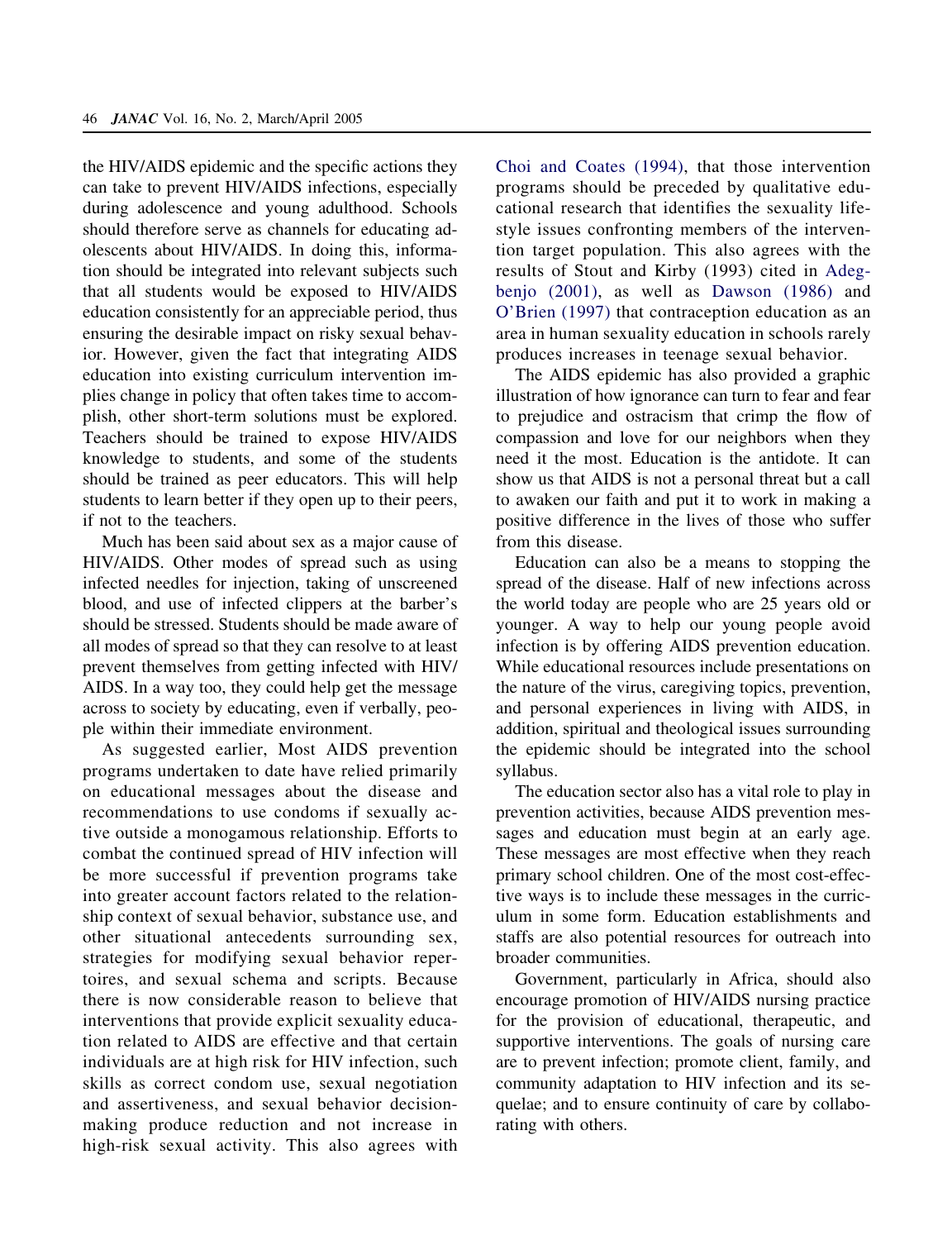<span id="page-7-0"></span>Nursing practice in HIV/AIDS should include in its curriculum a complex knowledge base and range of skills that include pathophysiology, learning principles, family dynamics, grief and loss, coping with chronic illness, care of immunocompromised clients, risk assessment, and risk reduction. Use of research results should also be essential in maintaining an adequate knowledge base in an evolving field such as HIV/AIDS nursing. Nursing practice is multifocused and occurs in an array of settings including primary care, acute care institutions, communities, and schools. The goals of nursing practice would therefore be achieved in collaboration with the client, other health care professionals, and communitybased organizations.

Specifically, the HIV nursing practice course or curriculum should focuses on the treatment and care of people with HIV including diagnosis and treatment, combination therapies, diagnosis and treatment of opportunistic infections, occupational health and safety issues, and the role of medical personnel in the continuum of care of those with HIV.

#### **Conclusion**

In this report, theories of the origin of HIV/AIDS have been examined. The factors involved in the spread of the deadly disease have also been discussed. HIV/AIDS as a social issue was also discussed. The report ultimately presented education as a durable solution to the spread of the epidemic, and stressing that HIV/AIDS awareness, education, and prevention among the vulnerable groups (adolescents) should be reinvigorated.

It is time to recognize that the HIV/AIDS debate is over as an academic exercise and as a practical matter. This long debate may have been constructive at first because it obliged scientists to give careful consideration to the epidemiological and clinical data they were gathering, but it has become a dangerous diversion. The doubt that it has fostered carries the potential for great harm: it can lead those at high risk of infection to ignore prevention messages, and it can keep those who are infected from benefiting from recent advances in therapy. The debate should cease, and all energies should be directed toward developing a universally accepted, effective vaccine against HIV and curative treatments for those who are infected.

With the foregoing, it is evident that curtailing the HIV epidemic poses enormous challenges for behavioral sciences research and nursing practice in the development of effective HIV prevention models. The complex psychological, social, cultural, and biological determinants of sex also create unusual challenges for HIV primary prevention. HIV prevention efforts through education and nursing practice are likely to be the most successful when they draw on relevant areas of human sexuality research including those related to the interpersonal relationship context of sex. Going by this explanation, we see that there is no universally accepted drug to deal with the deadly disease, and even in countries where there are drugs for it, they are still very expensive. Therefore, the only durable and curative drug is prevention, which can best be achieved through education, including education in nursing practice. The form of the education should concentrate on adolescents, most of whom are students. So, with respect to HIV/AIDS, we need to intensify classroom health education on HIV/AIDS not only to avert and reduce the spread of the virus in the community but also to make people sufficiently conscious so that a wolf is not hailed when there is no wolf.

Nurses have made major contributions to the care of people affected by the epidemic. HIV/AIDS nursing practice education should be reinvigorated where it exists and should be put in place and in proper shape where it does not exist, particularly in African countries [\(Ogurie, 2002\)](#page-8-0).

#### **References**

- Adegbenjo, F. O. (2001). *Effects of level of education on HIV/ AIDS awareness and prevention among selected school students in Ibadan north east local government area of Oyo State.* Unpublished master of education dissertation, University of Ibadan, Nigeria.
- Akinpelu, J. A. (1981). *Introduction to philosophy of education.* London: The Macmillan Press Ltd.
- Anderson, R. E., & Levy, J. A. (1985). Prevalence of antibiotics to AIDS-associated retrovirus. *Lancet. 1*, (8422), 217.
- Will the deadly march of AIDS be halted? (2002, November 8). *Awake.*